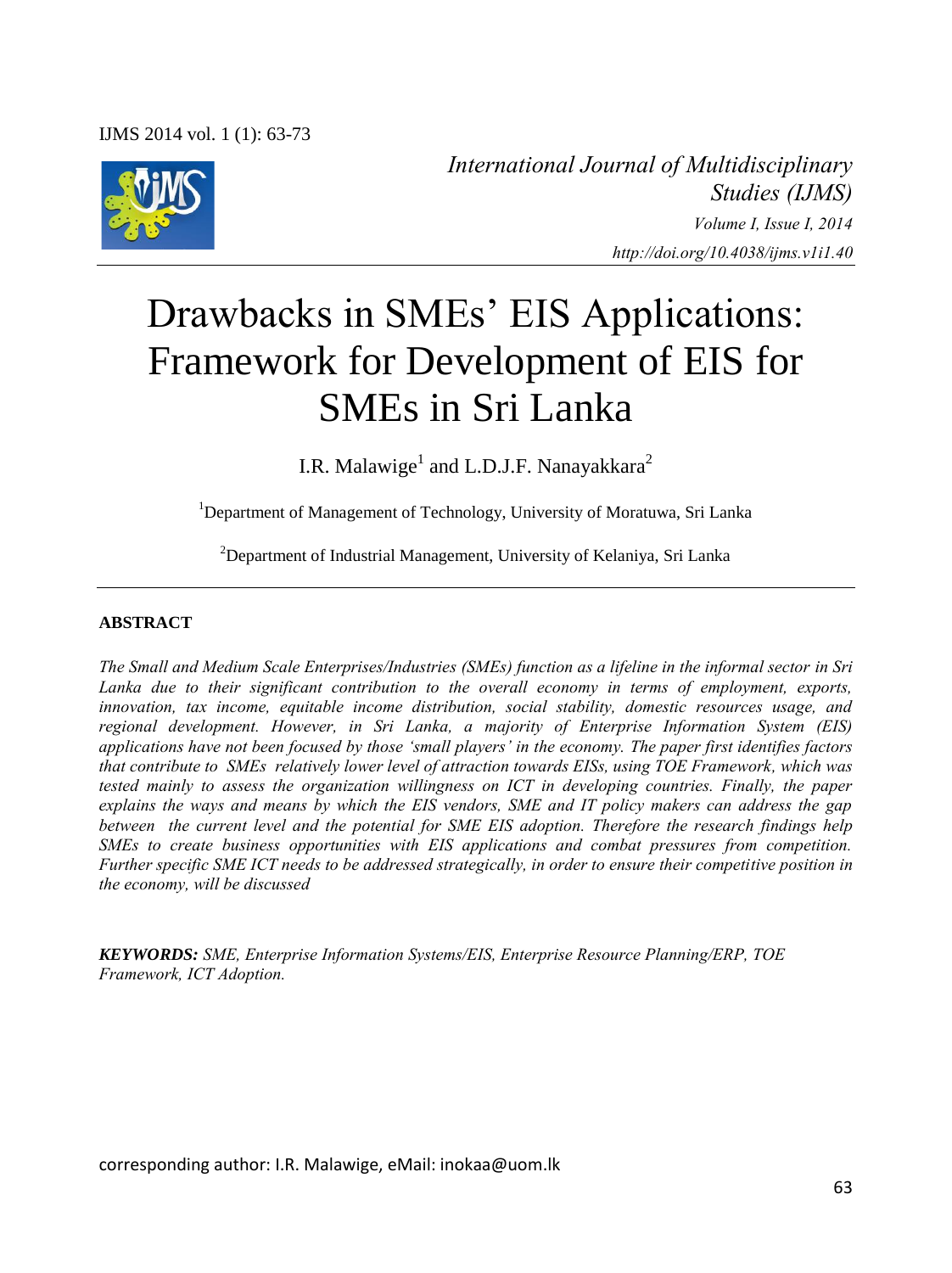#### **1. INTRODUCTION**

Small and Medium- Sized Enterprises (SMEs) are of critical importance to many economies. In the Sri Lankan context more than 85 per cent of the industrial establishments are in small scale and medium scale and only 3 per cent are in large scale enterprises.

The general opinion is that the new technologies are not being used to their full potential and SMEs are principally focused on the accounts; furthermore the new technologies are seen as a cost rather than an investment and they are not trusted by SMEs.

The main objective of the research is to identify the factors that effect relatively lesser level of adoptability of Enterprise Information Systems (EIS) within the SME segment. Following objectives are to be undertaken as supplementary.

- 1. Identify and describe various factors that drop the focus of SMEs towards EIS
- 2. To provide full visibility on the EIS solutions to the SMEs expecting

The keystone of this effort is to find the reasons for the hesitation among Sri Lankan SMEs to move towards EIS. The framework that may effectively complement with the user needs and vendor capabilities of going ahead with better EIS solutions for SME segment will assist those EIS vendors in formulating product development and implementation strategies for Sri Lanka.

#### **1.2 Background / Literature Survey**

This section reviews prior research on SME segment, the context of EIS from a business

angle, and the role of EIS in achieving a competitive advantage. Many studies have been conducted in order to establish influential factors, critical success factors, reasons for success and failure in EISs adoption and to provide guidelines to either assess readiness or to guide implementation in order to ensure a successful EIS adoption. However, less research has been conducted in Sri Lankan context in this regard.

#### **Small and Medium Enterprises (SMEs)**

SMEs play a central role in all most all economies with their contribution on promoting entrepreneurial skills, innovation, employment, investment/ growth and income generation.

In Sri Lanka, SMEs make up for more than 85 per cent of all businesses, and account for about 35 per cent of the employment and about 20 per cent of the total industrial value addition.

SMEs is considered as major economic players and as potential sources of national, regional and local economic growth (Taylor and Murphy, 2004). SMEs differ from large companies in important ways affecting their information-seeking practices (Buonanno et al., 2005). Thus, the adoption of EIS innovations in SMEs cannot be a miniaturized version of larger organizations.

The literature points out significant differences between SMEs and large organizations. The SME top management is usually involved in day-to-day activities (McCartan-Quinn and Carson, 2003). However, managers may have limited formal training (Lee and Oakes, 1995). Absence of long-term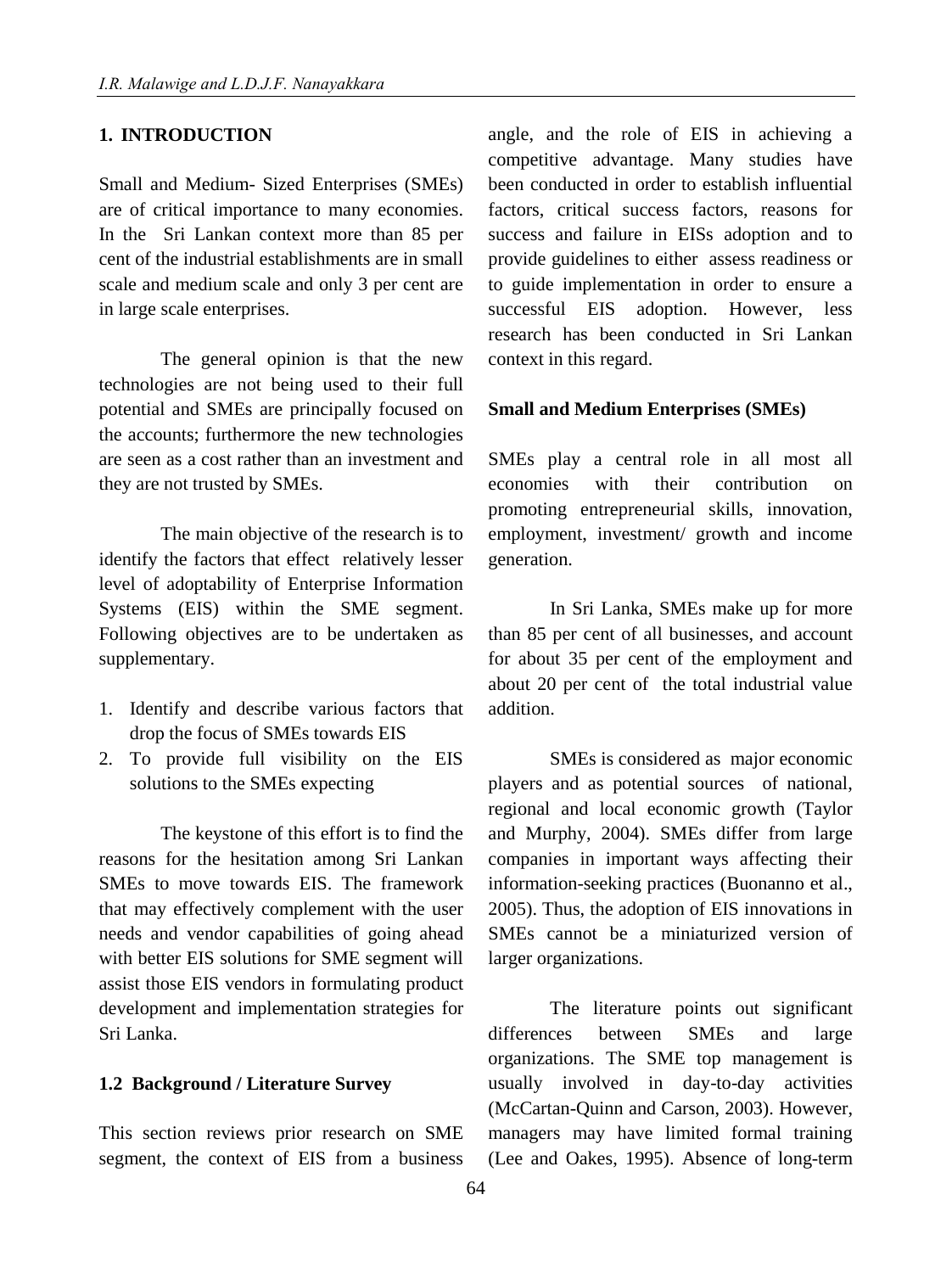planning is another dominant factor (Gunasekaran et al., 1996). On the other hand, SMEs have relatively informal structures and culture (Mintzberg et al., 2003, p. 217), which increase cross-functional exchanges, and small management teams, which results in efficient decision making (Ghobadian and Gallear, 1996).

One major disadvantage of SMEs is lack of human and financial resources (Ghobadian and Gallear, 1996; Gunasekaran et al., 1996). Regarding IT, SMEs seldom have dedicated IT staff, let alone a formal department (Adam and O"Doherty, 2000; Mabert et al., 2000).

# **Enterprise Information Systems (EIS)**

EIS is defined as "commercial software packages that enable the integration of transaction-oriented data and business processes throughout an organization and perhaps eventually throughout the entire interorganizational supply chain" (Markus and Tanis, 2000, p. 176).

Therefore, those systems provides a technology platform that enables organizations to integrate and coordinate their business processes, while ensuring that information can be shared across all functional levels and management hierarchies, serving the entire enterprise, or at least two functional departments.

Therefore, EIS can include enterprise resource planning (ERP), customer relationship management (CRM), supply chain management (SCM), and e-procurement systems (Shang and Seddon, 2002). Without a better understanding of the complex processes and differentiating factors that affect the adoption level of EIS innovations, the drive to adopt and develop IS innovations will not successfully contribute to SMEs" competitiveness (Martin and Matlay, 2001).

This type of software is a useful tool that businesses are turning to, in order to build strong capabilities, improve performance, undertake better decision-making, and achieve a competitive advantage.

Therefore these EIS applications, target any type of organization - corporations, partnerships, sole proprietorships, nonprofits, government agencies, and etc; targets both large and small organizations - Fortune 500 to "Mom and Pop"; includes function-specific (Accounting, HR, Supply Chain, etc.) and industry-specific (Manufacturing, Retail, Healthcare, etc.) solutions.

# **EIS implementation at SMEs**

Various researchers have recommended research into the implementation and use of EISs at SMEs (Huin et al., 2004; Mabert et al., 2003a;). Huin (2004, p. 516) argues that unless differences between small and large firms are understood, managing ERP projects in SMEs "..will continue to be slow, painful and at times even unfruitful". However, not many studies appear to have tackled this challenge yet.

The widely available researches on the arena include EIS/ICT innovation implementation, assessing the critical success factors and failures and impact analysis. However, it has been estimated that about half of EIS implementations fail to meet expectations.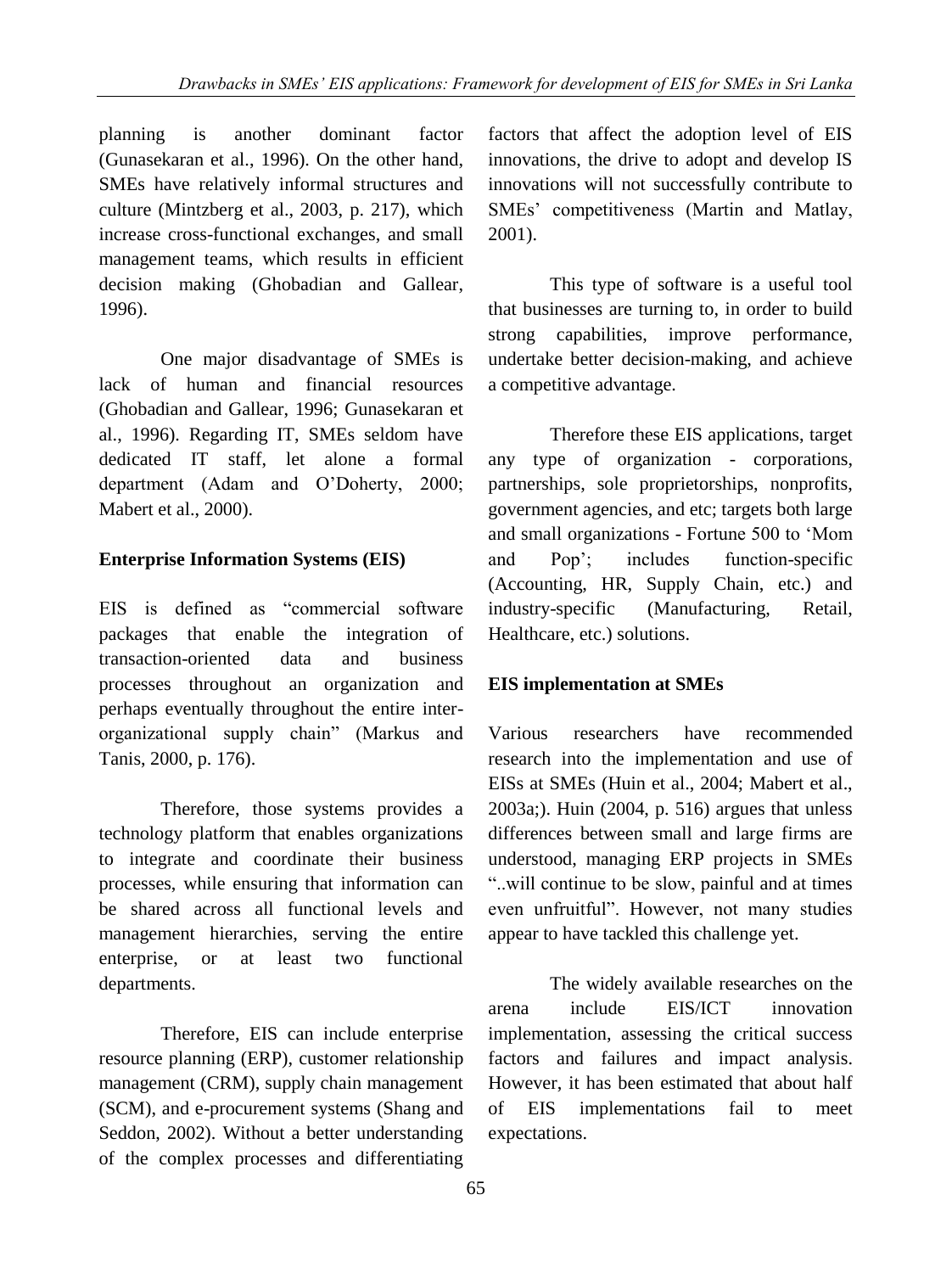According to a review in the available literature, organizations adopting EIS certainly acquire benefits such as increase suppliers" and customers" satisfaction and an increase in productivity but the level of return on investment (ROI) is rather low. Findings of the previous research also suggest that many organizations adopting EIS have serious conflicts with their business strategies and the majority of EIS projects are often characterized by delays and cost overruns.

Combinations of factors have to be considered when undertaking an EIS implementation including: top management support, business plan and vision, Reengineering business process, effective project management and project champion, careful package selection process, teamwork and composition, user involvement and education and training (Premkumar and Roberts, 1999).

The critical success factors for EIS implementation include top management support, business plan and vision, business process reengineering, effective project management, teamwork and composition, system selection and user involvement and training (Markus & Tanis, 2000)

## **Research Models / Theories Adopted**

Following theoretical models have been used to examine SMEs" adoption of information systems and related innovations.

- Technology Acceptance Model (TAM) (Grandon and Pearson, 2004)
- Theory of Planned Behaviour (TPB) (Harrison et al., 1997)
- Combined TAM and TPB (Riemenschneider et al., 2003)
- Innovation diffusion theory (Premkumar, 2003)
- Resource-based view (Mehrtens et al., 2001)
- Unified Theory of Acceptance and Use of Technology (UTAUT) (Anderson and Schwager, 2004).

Tornatzky and Fleischer"s Technology-Organization-Environment (TOE) framework (1990) has been tested and validated by many studies (e.g. Kuan and Chau, 2001; Premkumar and Roberts, 1999; Iacovou et al., 1995). This framework has also been claimed to be a generic theory of technology adoption/diffusion (Zhu et al., 2003) that can be used to study SMEs" adoption of EIS.

## **2. MATERIALS AND METHODS**

The literature points out significant differences between SMEs and large organizations. SME top management is usually involved in day-today activities (McCartan-Quinn et al., 2003). However, managers may have limited formal training (Lee et al., 1995). Absence of longterm planning is another dominant factor (Gunasekaran et al., 1996).

On the other hand, SMEs have relatively informal structures and culture (Mintzberg et al., 2003) SMEs also differ from large companies in important ways affecting their information-seeking practices (Buonanno et al., 2005). Thus, the adoption of information systems (IS) innovations in SMEs cannot be a miniaturized version of larger organizations.

Many studies have been conducted in order to establish influential factors, critical success factors, reasons for success and failure EISs adoption and to provide guidelines to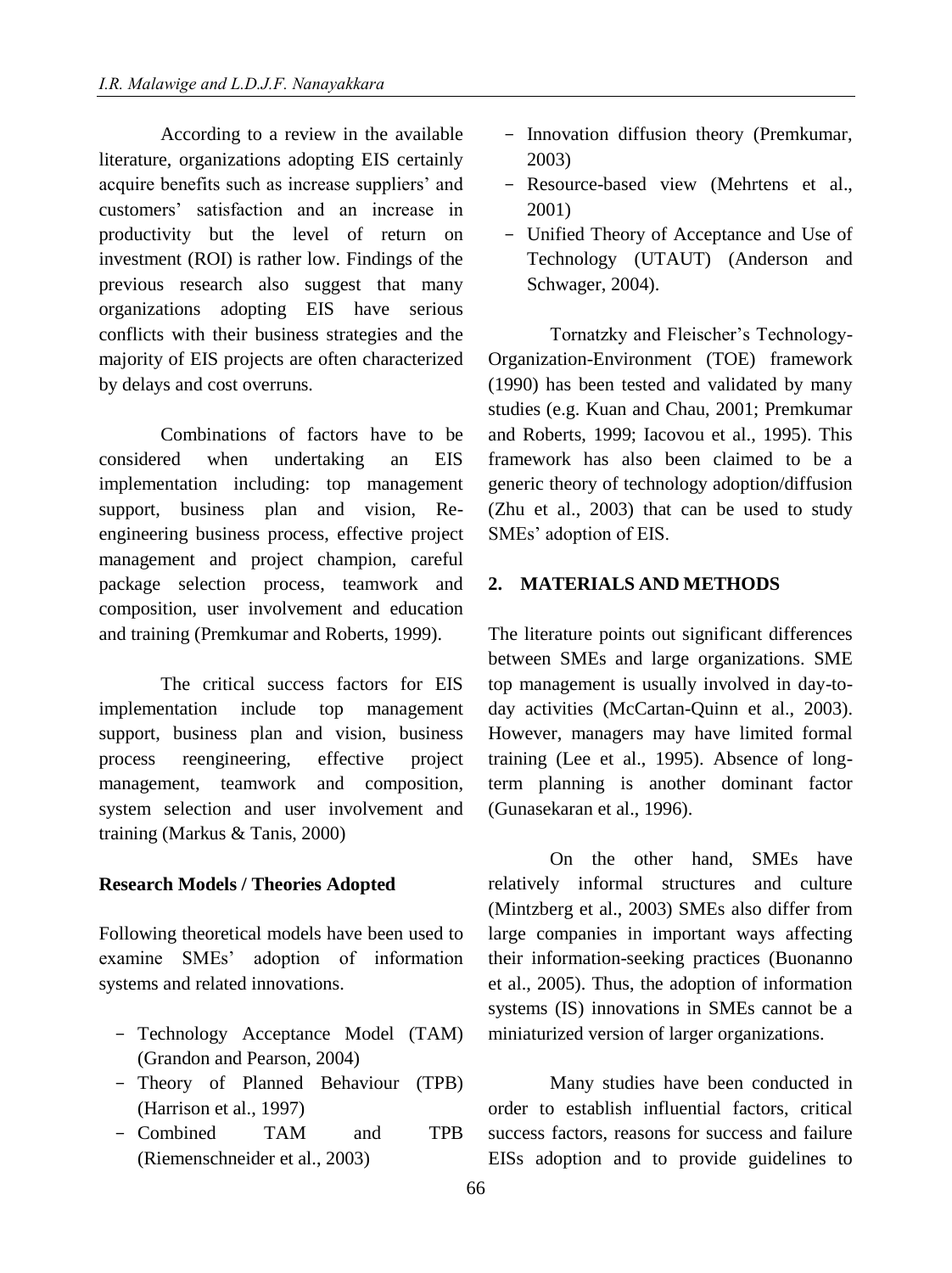either assess readiness or to guide implementation in order to ensure a successful EIS adoption. However, less research has been conducted in Sri Lankan context in this regard.

The probable factors influencing EIS adoption by SMEs were identified through a literature review. Technology – Organization - Environment (TOE) framework developed by Tornatzky and Fleischer (1990) has been used to identify the influential factors and test the validity in a Sri Lankan context.

TOE framework has been tested and validated by many studies (e.g. Iacovou et al., 1995; Kuan et al., 2001). TOE framework has also been claimed to be a generic theory of technology adoption/diffusion (Zhu et al., 2003) that can be used to study SMEs" willingness to adopt EIS.

A preliminary survey with participant companies that approximately reflect the population"s statistical distribution in the industrial sectors, was conducted for initial exploratory intention. Based on preliminary survey findings on the subject matter four additional factors were added to the framework as shown in Table 1 (Factor No. 10, 11, 16, and 17) to be tested and verified using a case study approach. The weights associated with identified variables were also extracted through relevant literature and related research studies.

**Table 1.** Revised Framework on SME EIS Adoption Factors after Preliminary Survey

| <b>Technological</b> | Organizational   | <b>Environmental</b> |
|----------------------|------------------|----------------------|
| perspective          | perspective      | perspective          |
| 1.Relative           | 6.Size           | 12.Industry          |
| advantage            |                  |                      |
| 2. Compatibility     | 7.IT Experience  | 13. Market           |
|                      |                  | Scope                |
| 3. Complexity        | 8.Top            | 14. Competitive      |
|                      | Management       | Pressure             |
|                      | Support          |                      |
| 4. Trail ability     | 9.Organizational | 15. External         |
|                      | Readiness        | <b>ICT</b> Support   |
| 5.Observe            | 10.Cultural      | 16.Economy           |
| ability              | Aspects          | and Economic         |
|                      |                  | growth               |
|                      | 11.Availability  | $17.$ The            |
|                      | and              | Government           |
|                      | affordability of |                      |
|                      | third party      |                      |
|                      | support in       |                      |
|                      | implementation   |                      |

For the purpose of this research however, the definition used by the white paper on the National Strategy for Small and Medium Enterprise Sector Development in Sri Lanka (2002) has been used with some amendments.

**Table 2.** SME Definition for Research Purpose

|             | <b>Small</b> | <b>Medium</b> | Large       |
|-------------|--------------|---------------|-------------|
| Number of   | $29$ -May    | $30 - 150$    | More than   |
| Employees   |              |               | 150         |
| Annual      | Less         | $10 - 200$    | More than   |
| Revenue     | than $10$    | million       | 200 million |
|             | million      | <b>LKR</b>    | <b>LKR</b>  |
|             | LKR.         |               |             |
| By          | Less         | $35 - 100$    | More than   |
| Investment  | than $30$    | million       | 100 million |
| (Excluding) | million      | <b>LKR</b>    | <b>LKR</b>  |
| land and    | LKR          |               |             |
| building)   |              |               |             |

This definition is based on the number of employees and the asset value excluding land and building. The definition has been amended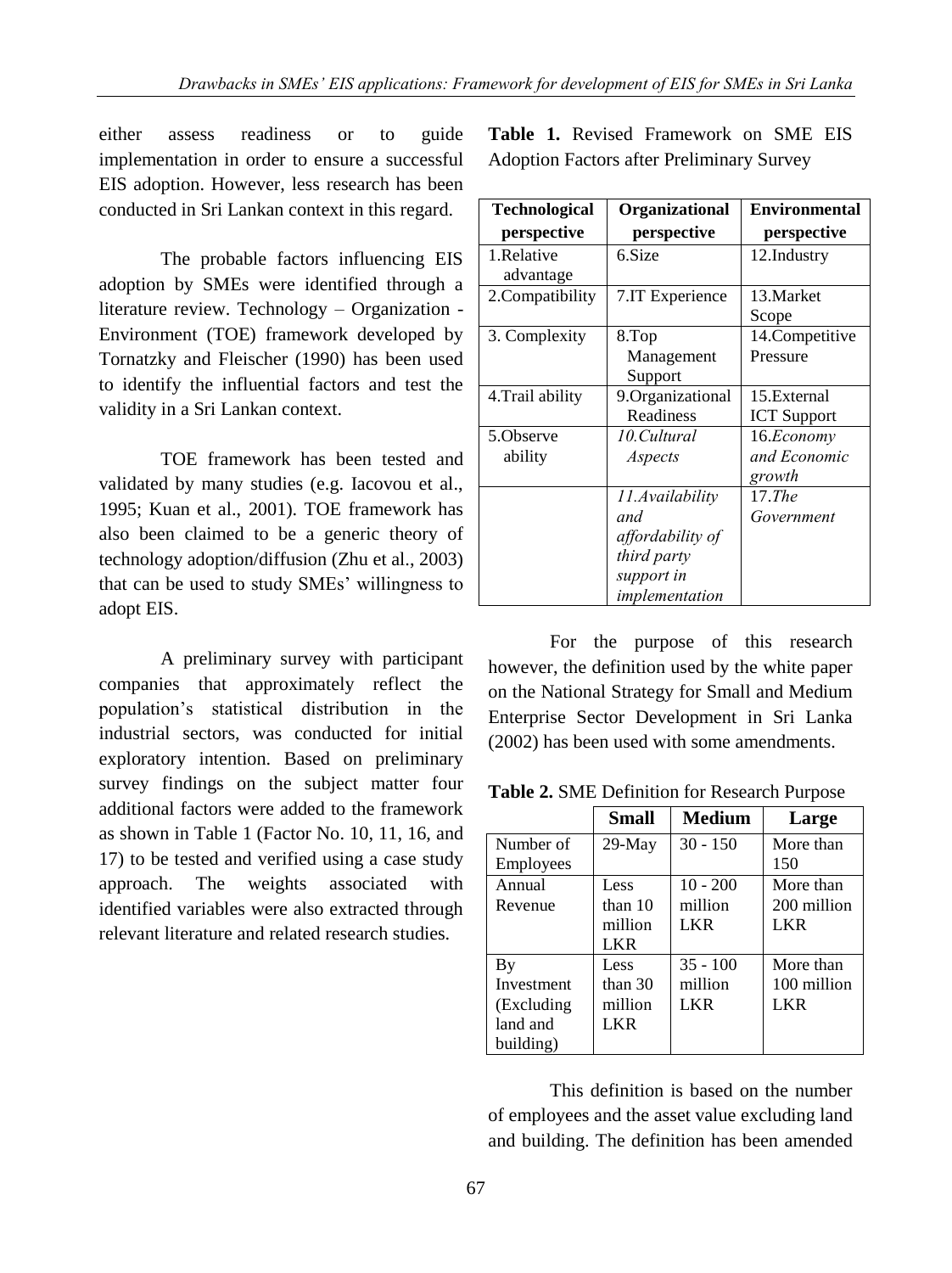mainly due to the fact that the above stated white paper has been published in 2002 and by now the inflation rate has increased thus changing the rupee value. The definition adopted is illustrated in Table 2.

The case study method was selected with its potential to accomplish analysis in depth; multiple respondents were targeted in organizations to ensure information richness and avoid possible biasness. The case study companies were selected considering the following characteristics (*Refer Table 2 for company attributes*).

- Have ensured the survival in the industry The necessity on IT of an emerging or ruining SME might not be high. Further it is assumed to be that only the 'fittest' SME will be survive after five years of establishment.
- Have interest on EISs or are knowledgeable about the ICT concepts - Most SMEs are either not aware or not willing to invest or participate in sophisticated technologies.
- Sri Lankan players in the industry The real Sri Lanka context can be observed only through "locally born" companies, as subsidiaries/branches of multi-national corporations are bound to follow the international standards and practice.

A questionnaire was used to validate the factors identified from the literature review. The questionnaires are intended to gather the following information.

 General Information (Organization name, Industry, No. of employees working)

- Open ended questions regarding basic factual information on the EISs and its implementation
- Statements to gather opinions on EIS based on a five point Likert scale

## **3. RESULTS**

Hypothesis was developed to investigate the causes for relatively less adoption of EIS in SMEs in Sri Lanka.

 $H_0$ : The mean value of the population for a particular factor is less than or equal 3 ( $\mu < =\mu_0$ )  $H_1$ : The mean value of the population for a particular factor is greater than  $3 (\mu > \mu_0)$ 

(Note: According to the likert scale used in the questionnaire, 3 represents "Neutral" level agreed level on the opinion)

| <b>Name</b>   | Manufac<br>Co(Pvt)<br>Ltd. | Manuf<br>acCo2<br>(Pvt)<br>Ltd. | HospitalCo<br>(Pvt) Ltd. | HotelC<br>o(Pvt)<br>Ltd. |
|---------------|----------------------------|---------------------------------|--------------------------|--------------------------|
| Industry      | Manufact                   | Manufa                          | Healthcare               | Tourism                  |
| Sector        | $uring -$                  | cturing                         |                          |                          |
|               | <b>BOI</b>                 | -Export                         |                          |                          |
|               | Company                    |                                 |                          |                          |
| No. of        | Below 49                   | $49 - 99$                       | $49 - 99$                | $99 - 129$               |
| Employ        |                            |                                 |                          |                          |
| ees           |                            |                                 |                          |                          |
| Annual        | $Rs 100 -$                 | $Rs 50 -$                       | Medium                   | Medium                   |
| revenue       | 199 M                      | 99 M                            |                          |                          |
| /Scale        | Medium                     | Mediu                           |                          |                          |
|               |                            | m                               |                          |                          |
| <b>Nature</b> | ERP                        | <b>Micros</b>                   | Microsoft                | Tauras -                 |
| of the        | Since                      | oft                             | Office                   | Reservat                 |
| <b>EIS</b>    | August                     | Office                          | applications,            | ion and                  |
| Implem        | 2010                       | applicat                        | Quickbook,               | Pay roll                 |
| entation      |                            | ions.                           | Embeded                  | system                   |
|               |                            | Accoun                          | EIS                      | (For 5)                  |
|               |                            | ting                            | applications             | years)                   |
|               |                            | Packag                          | in Medical               |                          |
|               |                            | e                               | Equipments               |                          |

**Table 3.** Summary of the attributes of the case study organizations

Note: Representative Company names have been used.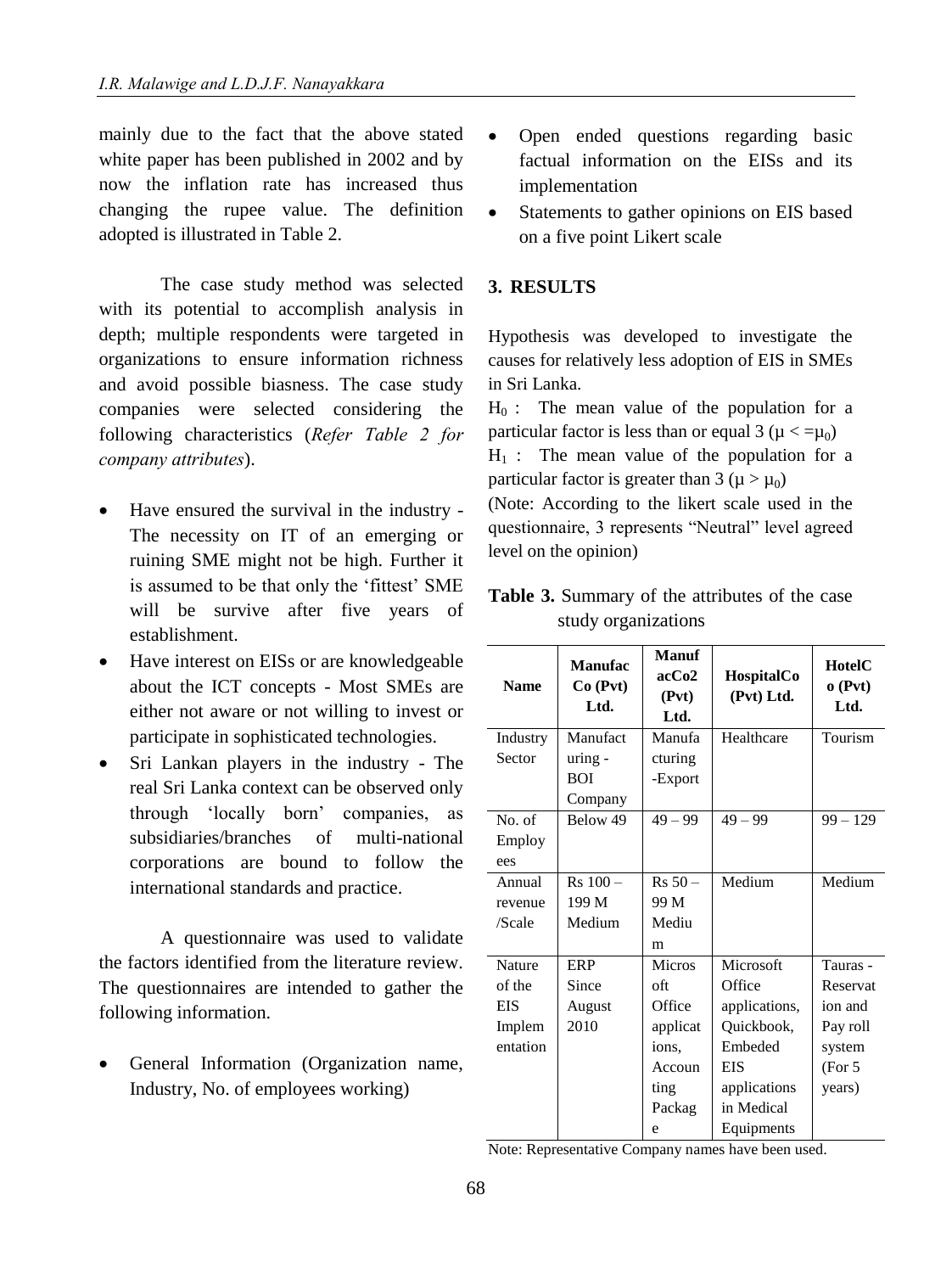# **EVALUATION / DATA ANALYSIS**

The data set has been tested with Cronbach's Alpha for internal consistency before applying them for the analysis. For the results to be reliable, the variables have to obtain values greater than the cut off value of 0.7 as suggested by Nunnally (1978).

The values have been proved to be reliable and each of the three perspectives are essential for further analysis.

| Cronbach's Alpha values          |       |
|----------------------------------|-------|
| Organizational Perspective       | 0.812 |
| <b>Technological Perspective</b> | 0.922 |
| Environmental Perspectives 0.948 |       |

The calculated t - values under each variable are greater than 1.833 (Degree of freedom-df=9; Level of significance– $\alpha$ =0.05); and therefore  $H_0$  got rejected indicating that all the variables can be considered as applicable factors on EIS adoption in a Sri Lankan SME context, but with varying significance.

Problems in integrating with legacy systems, language barriers of staff, usability issues, problematic automated data tracking is due to the unavailability of timely data and limited company/industry specific versions

have been identified as the limitations of the existing EIS applications.

The key considerations that drive organizations to choose the EIS vendor are product price, ability to provide a complete solution for client's needs, domain/industry specific knowledge, provision of tailor made solutions and support by means of staff training and subsequent up-grade.

Difficulties in estimating project requirements, technical difficulties in configuration, knowledge gap between implementers and users, lack of commitment from top leadership, significant resistance from managers, significant resistance from users/staff, turnover of key project persons, unavailability of skilled project people, high costs of implementation and lack of support and training from vendor are considered as the factors that affect the effectiveness of EIS.

However, the generalization of this reveals that 'SME EIS requirements' is relatively less accurate, due to the fact that the SMEs do not demonstrate the same level of IT adoption (in most cases the level of IT adoption among SMEs' is lower than the case study companies) as case study companies.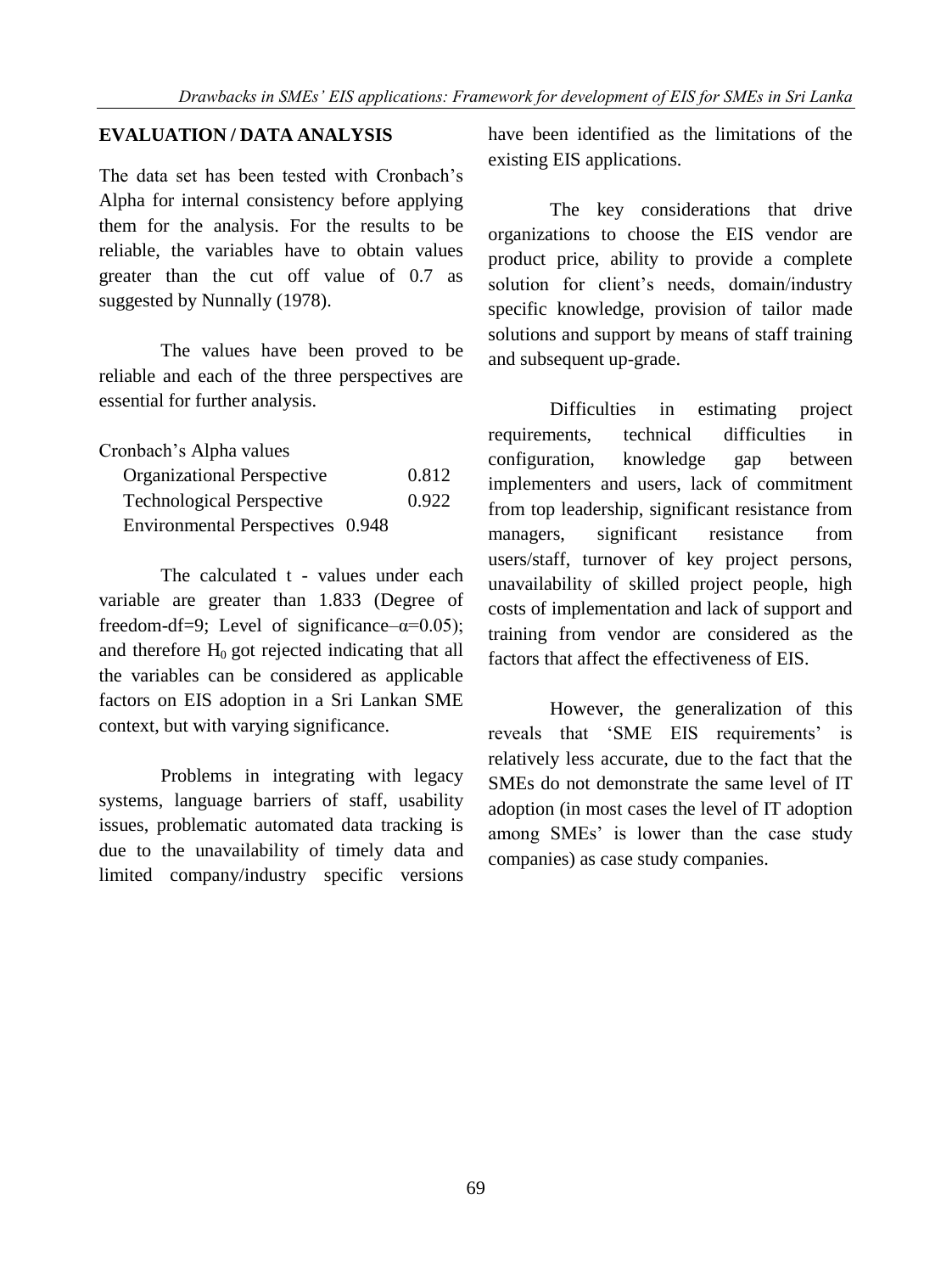| Technique under each<br>tool                                | t-value | <b>Standard Div.</b>              | Mean             | <b>Coefficient</b><br>of variance<br>$(\%)$ | Rank                    |
|-------------------------------------------------------------|---------|-----------------------------------|------------------|---------------------------------------------|-------------------------|
|                                                             |         | <b>Technological Perspective</b>  |                  |                                             |                         |
| Relative advantage                                          | 49.49   | .241                              | 4.645            | 5.20                                        | 1                       |
| Compatibility                                               | 12.35   | .979                              | 3.825            | 26.60                                       | $\overline{\mathbf{3}}$ |
| Complexity                                                  | 15.922  | .774                              | 3.9              | 19.86                                       | 2                       |
| Trail ability                                               | 10      | $\Omega$                          | 4                | $\Omega$                                    | 4                       |
| Observability                                               | 8.14    | .737                              | 1.9              | 38.8                                        | 5                       |
|                                                             |         | <b>Organizational Perspective</b> |                  |                                             |                         |
| <b>Size</b>                                                 | 19.092  | .298                              | $\overline{1.8}$ | 16.56                                       | 5                       |
| IT experience                                               | 6.427   | .897                              | 1.825            | 49.2                                        | $\overline{4}$          |
| Top management<br>support                                   | 20.023  | .663                              | 4.2              | 15.79                                       | 3                       |
| Organizational<br>Readiness                                 | 18.97   | .668                              | 4.01             | 16.66                                       | 2                       |
| Culture                                                     | 16.657  | .771                              | 4.065            | 18.98                                       | 1                       |
| Availability and<br>affordability of third<br>party support | 3       | 0                                 | 0.4              | 0                                           | 6                       |
|                                                             |         | <b>Environmental Perspectives</b> |                  |                                             |                         |
| Market Scope                                                | 10.614  | .774                              | 2.6              | 29.79                                       | 3                       |
| Competitive pressure                                        | 10.104  | 1.032                             | 3.3              | 31.29                                       | 4                       |
| External ICT support                                        | 9       | 1.14                              | 3.267            | 35.13                                       | $\overline{1}$          |
| Economy and<br>economic growth                              | 10      | 0                                 | 3                | $\Omega$                                    | 2                       |
| The Government                                              | 39      | .158                              | 1.95             | 8.1                                         | 5                       |

**Table 8.** Statistical calculation on data set

#### **4. CONCLUSION/FURTHER WORK**

# **Conclusion**

Like any firm, an SME decides which type of EIS/ERP products to adopt based on the concrete benefits they can bring to its core business, the ICT capacity of its employees,

capacity of its employees, and the financial resources available. In Sri Lankan context SMEs are familiar with basic ICT such as fixed phone lines, mobile phones, fax, computers, and basic document processing software – like Microsoft Office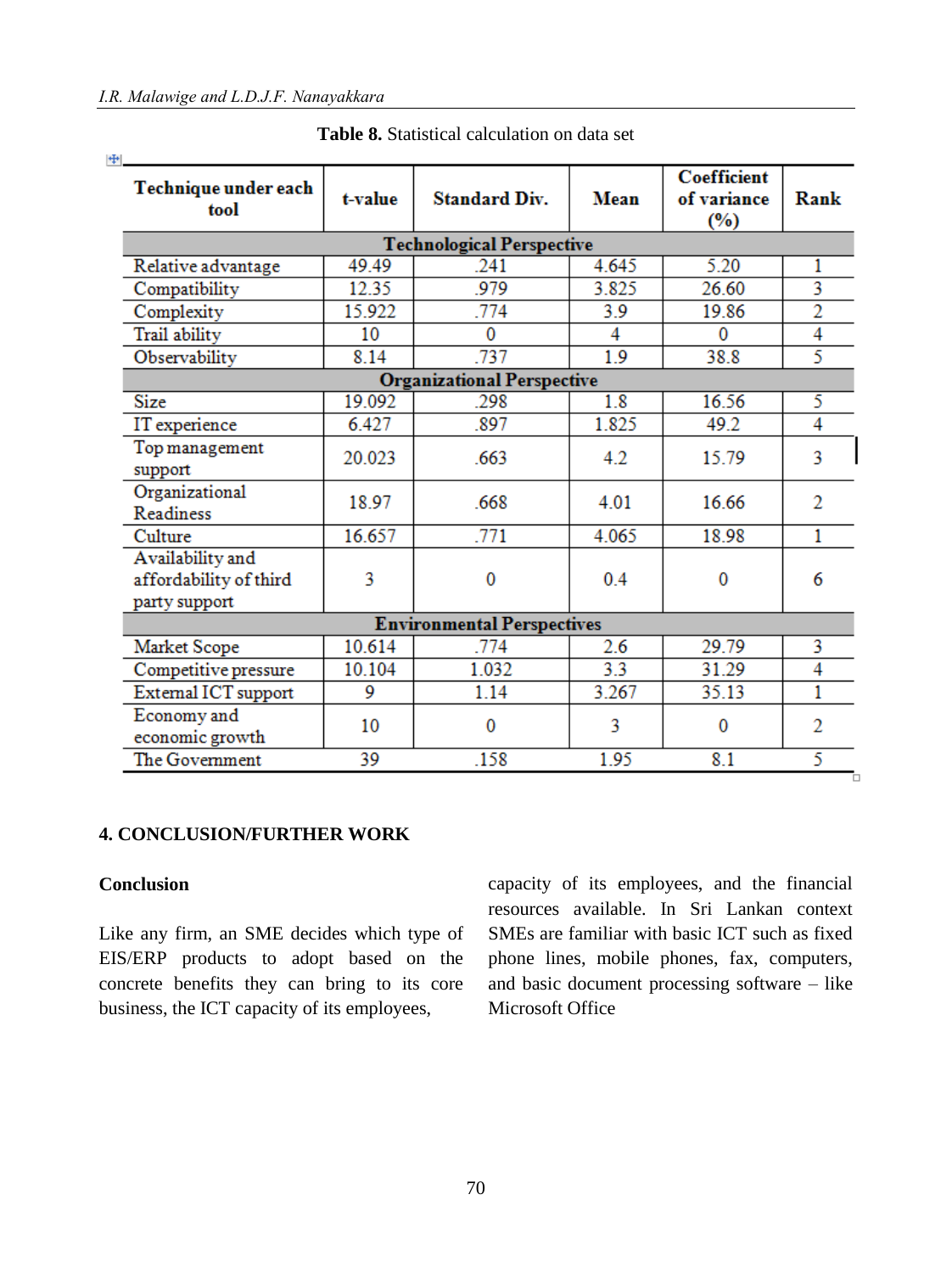

**Figure 1.** The factors mostly affecting SME EIS adoption in the Sri Lankan context

SMEs can benefit either as producers of ICT or as users of ICT for purposes such as increased productivity, faster communications and reaching new clients.

While ICT can benefit SMEs in multiple ways, SMEs have to identify their own obstacles in EIS adoption, considering their own business priorities and strategies. The major constraints being identified are level of initial investment, organizational culture, readiness, top management support, relative advantage, complexity, compatibility, the level of external IT support, economic and economic growth, and competitive pressure. To remove these constraints, governments need to do more than merely improve the ICT national policy and promote SMEs" ICT use/awareness.

The willingness of SMEs to integrate ebusiness practices depends on how much it can directly improve their core business and how much the potential benefits outweigh the definite costs. By recognizing these differences and focusing their efforts on removing the constraints, governments can play an important role in encouraging SMEs to become more effective users of EIS/ ERP. This can have wider impact on national economies since SMEs are the engines of economic growth.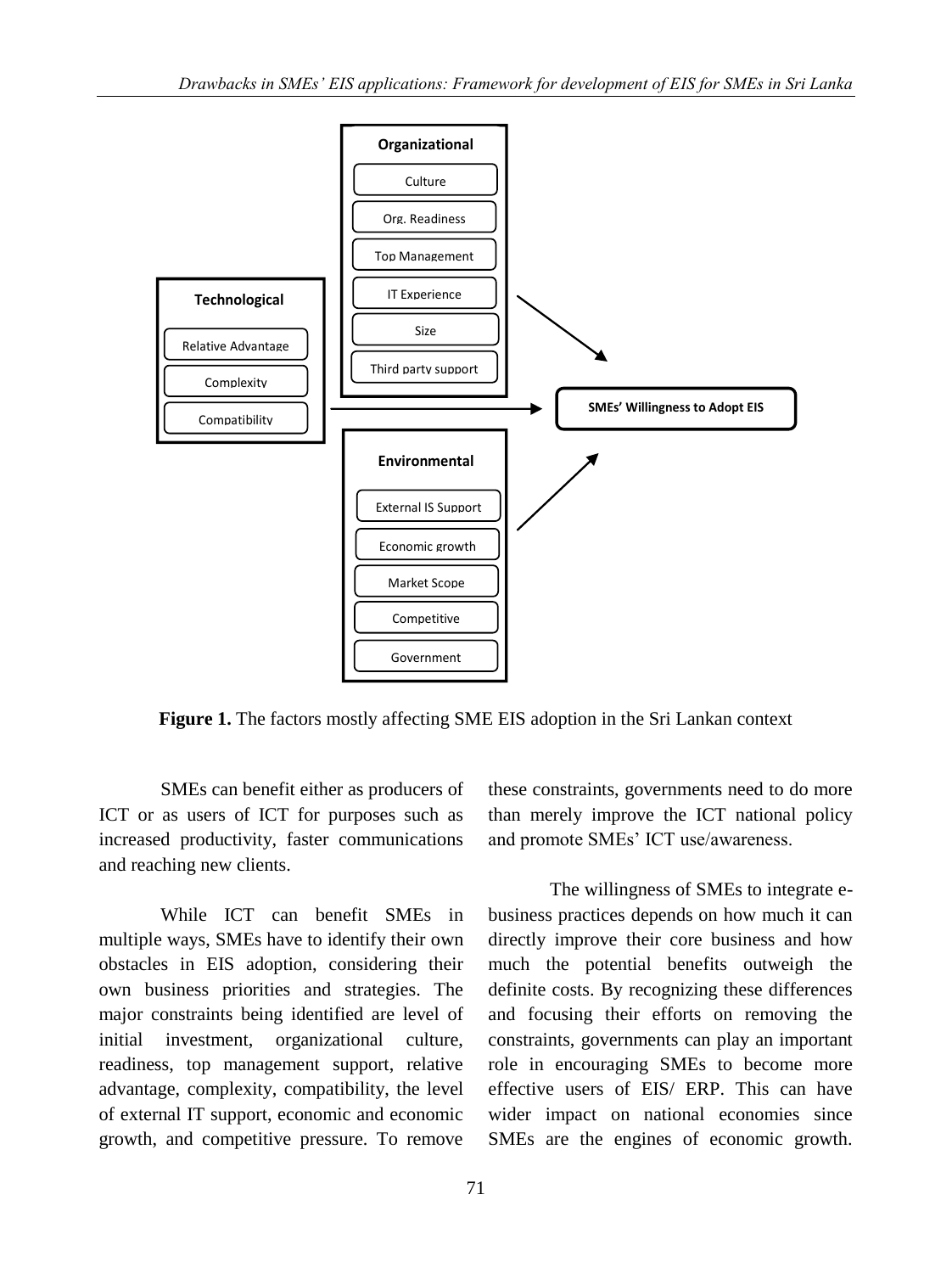## **Future Work**

The identification of factors that influence EIS adoption by local SMEs provide a gateway to new avenues of research.

• One such area to concentrate is the possible interrelationships between these factors. Relevant adoption factors can be assessed using a relatively large sample.

Novel findings can emerge through such studies. In-depth studies on individual factors may also lead to discovery of important research findings that will be beneficial to the local SME sector.

- The proposed Framework can be further validated before being used. It is recommended to be tested on a sufficient number of SME that have adopted EIS.
- Further research on post-implementation factors can be carried out to uncover factors that influence post-implementation success and can be assessed before system adoption. In that case post-implementation evaluation can also be included in the framework to further enhance its purpose.

#### **REFERENCES**

- ADAM, F. AND O"DOHERTY, P. (2000). *Lessons from enterprise resource planning implementations in Ireland – towards smaller and shorter ERP projects*, Journal of Information Technology, Vol. 15 No. 4, pp. 305-16
- ANDERSON, J.E. AND SCHWAGER, P.H. (2004). *SMEs' adoption of wireless LAN technology: applying UTAUT model*, Proceedings of the 7th Annual Conference of the Southern, Association for Information Systems, Savannah, GA, 17-28 February
- BUONANNO, G., FAVERIO, P., PIGNI, F., RAVARINI, A., SCIUTO, D., TAGLIAVINI, M. (2005). *Factors affecting ERP system adoption: a comparative analysis between SMEs and large companies*. Vol. 18 No. 4, pp. 384- 426.Journal of Enterprise Information Management
- GHOBADIAN, A. AND GALLEAR, D.N. (1996). *Total quality management in SMEs*, Omega, Vol. 24 No. 1, pp. 83-106
- GRANDON, E.E. AND PEARSON, J.M. (2004). *Electronic commerce adoption: an empirical study of small and medium US businesses*, Information & Management, Vol. 42 No. 1, pp. 197-216
- GUNASEKARAN, A., OKKO, P., MARTIKAINEN, T. AND YLI-OLLI, P. (1996). *Improving productivity and quality in small and medium enterprises: cases and analysis*, International Small Business Journal, Vol. 15 No. 1, pp. 59-72
- HARRISON, A.D., MYKYTYN, P.P. JR AND RIEMENSCHNEIDER, K.C. (1997). *Executive decision about adoption of information technology in small business: theory and empirical tests*, Information Systems Research, Vol. 8 No. 2, pp. 171-95
- HUIN, S.F. (2004). *Managing deployment of ERP systems in SMEs using multi-agents*, International Journal of Project Management, Vol. 22 No. 6, pp. 511-17
- IACOVOU, C., BENBASAT, I., DEXTER, A. (1995). *Electronic Data Interchange and Small Organizations: Adoption and Impact of Technology*. Vol. 19, pp 465-485.MIS **Ouarterly**
- KUAN, K. K. Y., CHAU, P. Y. K. (2001). *A Perception-Based Model for EDI Adoption in Small Business Using a Technology-Organization-Environment*